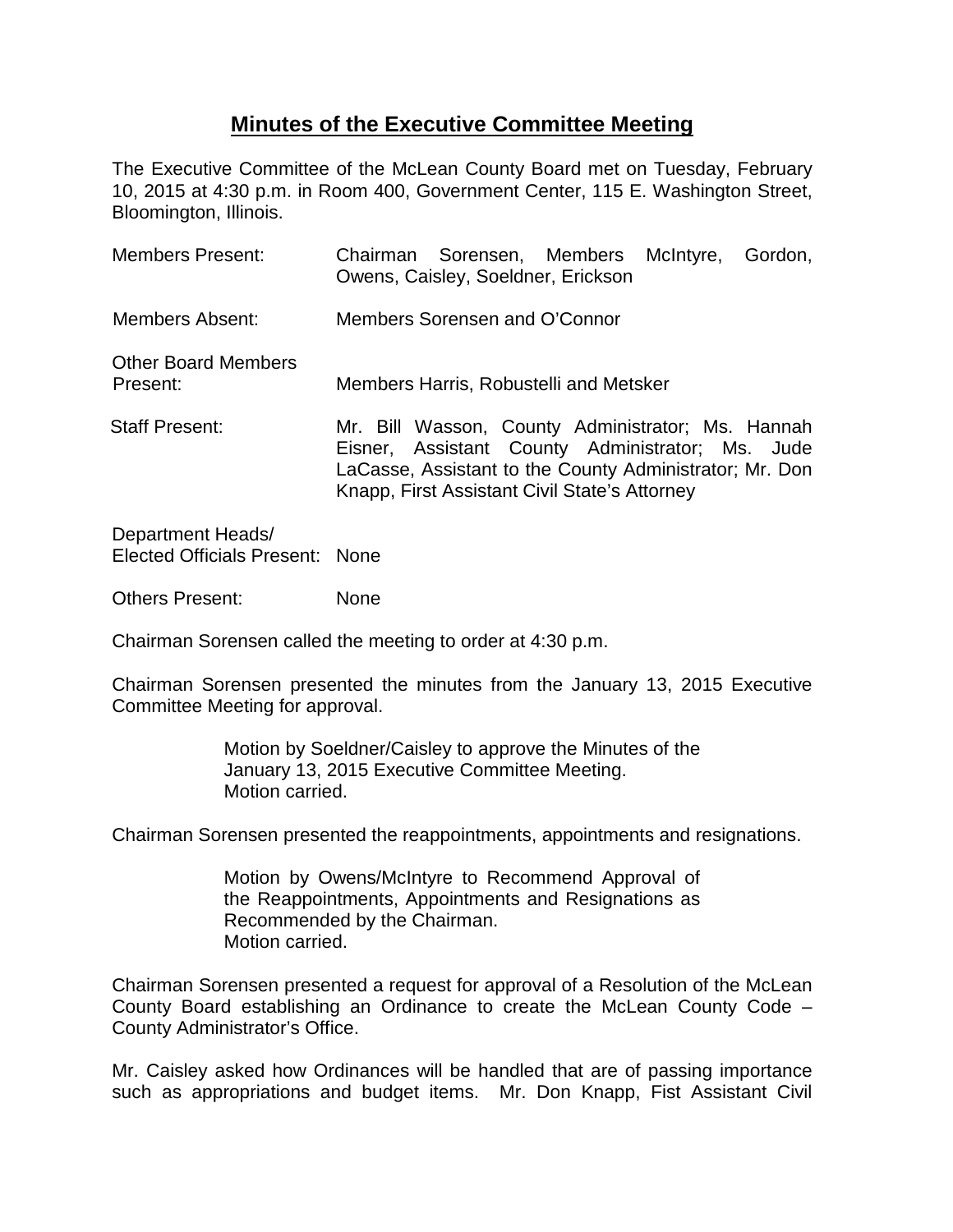Executive Committee Minutes February 10, 2015 Page **2** of **8**

State's Attorney, replied that those types of ordinances are excluded from the Code. He added that not every Ordinance and Resolution is included in the Code.

Mr. Caisley asked if the Code will be published in hard copy. Mr. Knapp replied that the Code will be on-line, and bound copies will be printed for the Administrator's Office and, by statute, the County Clerk's Office. Mr. Caisley asked if a copy will be furnished to the Judges of the Circuit Court who hear Ordinance violations. Mr. Knapp replied that if judges would like one, that could be arranged; however, there is no statutory requirement to do so.

Mr. Soeldner asked if permit fee increases for the Highway Department will be included in the Code. Mr. Knapp replied that fee increases will be included. He indicated that a couple bound copies of the Code will be available for the County Board on Tuesday, and will include the new fee ordinances from Mr. Schmitt.

Mr. Knapp explained that all fees from individual ordinances will be compiled into one single Fee Ordinance section. This will allow for better tracking of how long ago a fee was established and help determine when a fee should be increased or changed. Mr. Knapp advised that, when the Board passes a new ordinance, the County Clerk must record that ordinance in a ledger and that information will be passed along to General Code and they will take care of the data processing.

Mr. Wasson reminded the Committee that, last month, the Board approved modifications to the zoning and subdivision codes that restructured those ordinances to allow the fees to exist in a separate document. This will allow for a unified code with a unified fees chapter.

> Motion by McIntyre/Owens to Recommend Approval of a Resolution of the McLean County Board establishing an Ordinance to create the McLean County Code. Motion carried.

Chairman Sorensen presented a request for approval of a Resolution of the McLean County Board adopting the 2015 Legislative Program for McLean County – County Administrator's Office.

> Motion by Owens/Gordon to Recommend Approval a Resolution of the McLean County Board Adopting the 2015 Legislative Program for McLean County.

Chairman Sorensen noted that an updated version of the Program was distributed prior to the meeting with corrected scribner's errors.

Chairman Sorensen commented that the County's Legislative Program is very consistent with a lot of counties around the state. He stated that Mr. Wasson and he have attended several meetings of county administrators and county board chairmen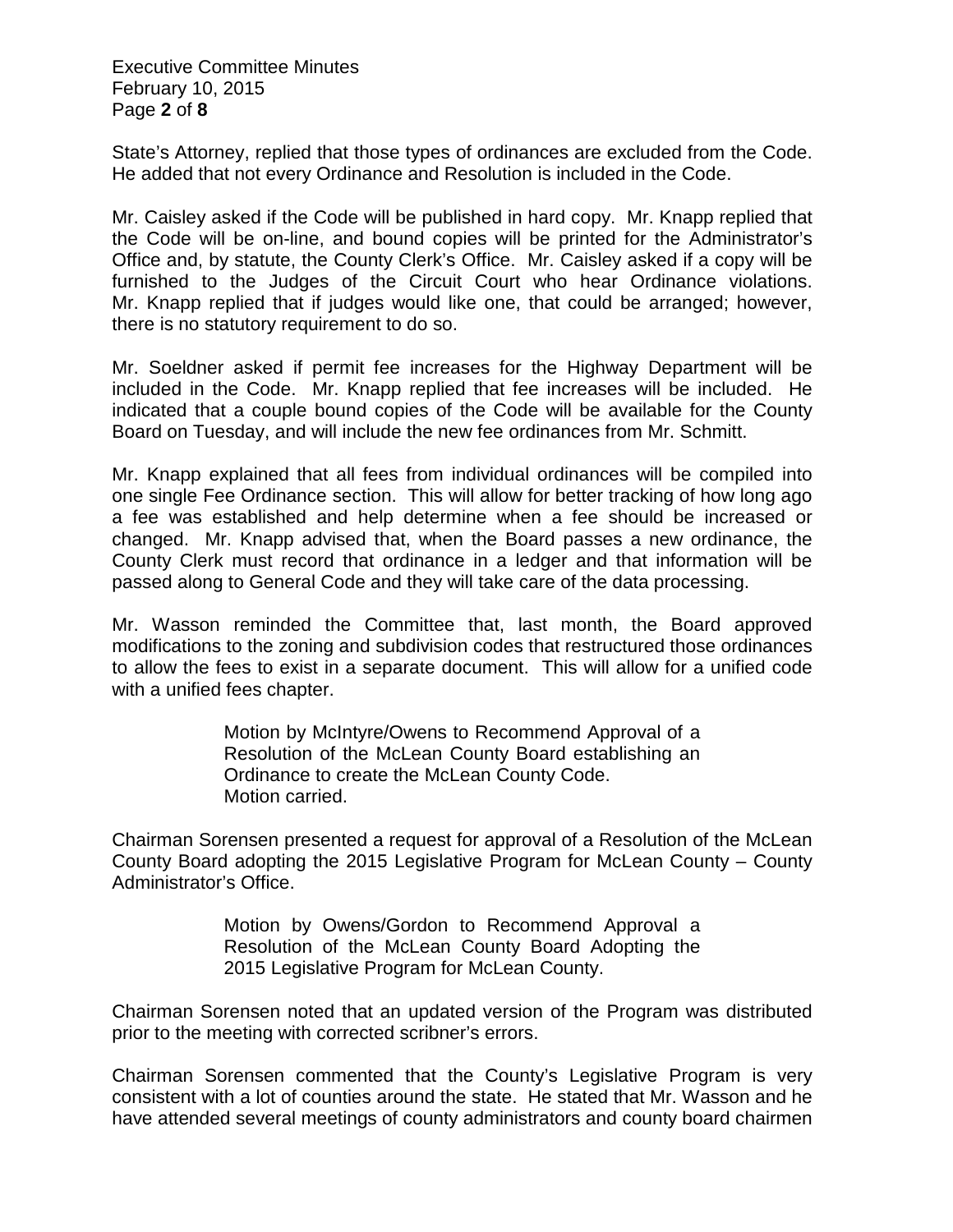Executive Committee Minutes February 10, 2015 Page **3** of **8**

where many of these topics have come up. Chairman Sorensen advised that McLean County will take the lead on one issue in 2015, namely, giving counties throughout Illinois the same authority to enact local Motor Fuel Taxes. He noted that there are a handful of counties in the state that have that authority today, but most do not.

Mr. Robustelli indicated that this is the item that he wished to discuss. He questioned the process in which the Transportation Committee did not weigh in on this topic. Mr. Robustelli stated that the Transportation Committee spends a lot of time talking about the County Highway infrastructure needs, both short-term and long-term. He indicated that he feels the Committee is well positioned to provide advice in terms of what should be looked at. Mr. Robustelli advised that while he supports local controls or authority to initiate county motor fuel tax, he feels that other methods need to be looked at to collect sufficient funds.

Mr. Robustelli expressed concern that the Transportation Committee did not have an opportunity to discuss this issue. He noted that he does not believe that a capital investment program is sufficient to address the need. Mr. Robustelli would like the Transportation Committee to weigh in on this issue.

Chairman Sorensen advised that the Transportation Committee has the latitude to engage on this topic as much or as little as they would like. He indicated that there is a fundamental difference between oversight committees identifying needs and the County, as a whole (the County Administration, Finance Committee, Executive Committee, the Chairman), thinking about where to get adequate revenue. Chairman Sorensen stated that conversations are already being held with legislators who represent McLean County about getting this legislation introduced.

Mr. Caisley noted that very soon the Board will be called upon to approve an ordinance fixing the compensation that must be paid to people who work for contractors who do work for the county. He stated that this is an unfunded mandate and he believes that it has the tendency to increase the cost of construction. Mr. Caisley would like the State's Attorney's Office to look into whether we can chose to fix our own wages and not adopt the one from the State of Illinois Department of Labor, and to hire someone from the ISU Stevenson Center to make a study of local labor costs to see if we can get a lower labor cost.

Chairman Sorensen advised that Mr. Caisley is referring to the Illinois Prevailing Wage Public Act which does push numbers at county boards, and which most county boards pass as a local ordinance. He noted that he is not opposed to investigate whether or not we have any local control. Chairman Sorensen stated that, historically, we have operated with the assumption that we don't.

Mr. Erickson asked if state legislators have given any indication of what they think is doable in the General Assembly in regard to this Legislative Program. Chairman Sorensen replied that they have not talked to the legislators about all of the content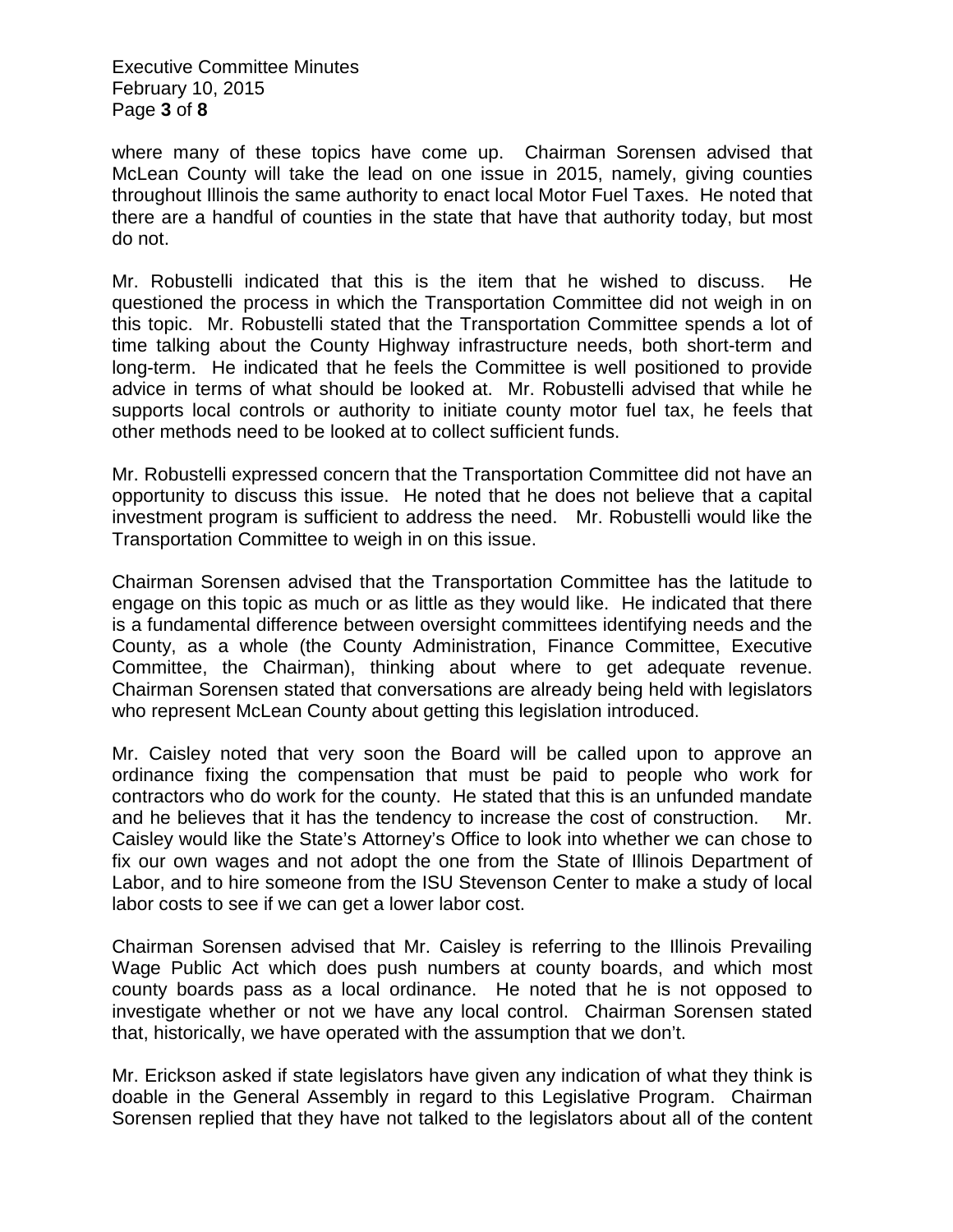Executive Committee Minutes February 10, 2015 Page **4** of **8**

of this program yet. He reminded the Committee that much of this Legislative Program is a repeat year after year, such as "don't take more money away from us; don't limit our authority; don't pass more unfunded mandates, etc." Chairman Sorensen noted that the one topic that they have had specific conversations about, with general consensus among many Metro Counties, is the first item in the program regarding giving local governments some control over motor fuel taxes. He stated that there is a piece of legislation right now that grants authority to a handful of collar counties to have their own motor fuel tax, and our requested amendment is to strike the names of those specific counties and simply say "counties in Illinois."

Mr. Erickson advised that there are parts of this Legislative Program that he agrees with and parts that he disagrees with. He asked if it is necessary to accept it as a whole program as was done last year. Mr. Wasson replied that it is typically accepted as a whole program, but the County Board could make modifications if they so choose. Mr. Erickson indicated that the Governor will be giving his budget address next week, and he is concerned that there may be some things in the budget address that might conflict with this Legislative Program, and he would not want his vote to be in conflict with what the Governor might say that he agrees with. He asked if the Legislative Program needs to be done this month. Chairman Sorensen replied that this Legislative Program is looking through the lens of county and local government and while we may, as individuals, absolutely agree with Governor Rauner on a personal level, as the leadership of the County we are fundamentally opposed or in favor of the things that are in this program. He recognized that there are times that many of us may be conflicted in that.

Mr. Erickson stated that he could go through the Program and approve of 80% of it, but there is 20% that he would not like to see happen. Chairman Sorensen reiterated that the County Board always has the authority to amend elements of this program.

Ms. Harris echoed Mr. Robustelli's concerns that the Transportation Committee has not been provided ample opportunity to consider other options that could be researched to increase revenue to cover the costs of road and bridge repairs besides the motor fuel tax. Chairman Sorensen replied that Mr. Soeldner, the staff and he are open to all of those ideas. The challenge is that, historically, roads and infrastructure are dealt with through motor fuel tax. Ms. Harris indicated that community awareness, state and federal grants, and contributions are potential methods of raising money that should be explored by the Transportation Committee.

Mr. Caisley expressed concern with reducing jury pay. He acknowledged that if a juror is reimbursed by an employer, there is no problem, but for someone who is self-employed or who doesn't receive compensation for missing days of work, it is a financial burden. He stated that he is opposed to the jury pay legislative issue. Chairman Sorensen explained that what the Legislative Program is opposed to is that the state universally quadrupled jury pay as an unfunded mandate. He indicated that this legislative topic does not suggest that local county boards don't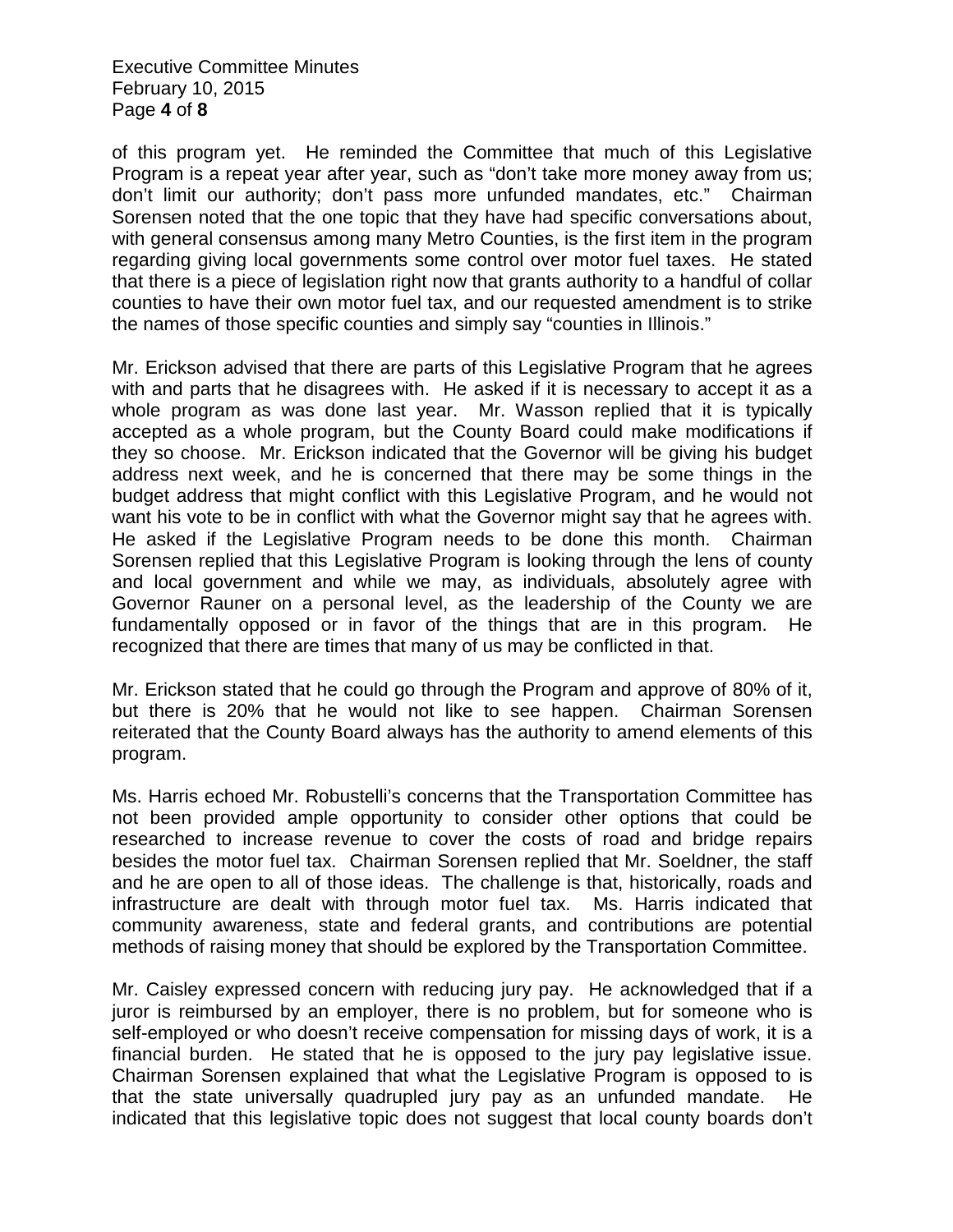Executive Committee Minutes February 10, 2015 Page **5** of **8**

still have control of what the jury pay is above the state minimum. Chairman Sorensen noted that this legislative topic also came from Metro Counties, where the group of counties were offended by the state mandating a state-wide increase of this nature. The Legislative Program reflects the desire to unwind that state mandate and leave the control for local jury pay in the hands of county boards.

Mr. Wasson reviewed additional items in the Legislative Program, as listed in the Committee packet. He noted that he does not believe there is one item in the Legislative Program that is a McLean County-only concern.

Mr. Robustelli stated that in each of these items we do a great job in localizing the impact, except on transportation. He believes it is important to have something that we can put in the paragraph about impact showing the amount that we are underfunding maintenance every year and the amount we have in unfunded projects. Every single year that number is going to go up and without action to increase revenue, it is going to continue to go up. Mr. Robustelli advised that it is going to be necessary to find other funding mechanisms. Chairman Sorensen responded that the Legislative Program is an executive summary that outlines the legislative topics that McLean County is concerned with. This is not representative of what would be presented as testimony should it get that far in the process in Springfield. This is the beginning of what is typically a very defensive set of activities that county and local governments historically go through in Illinois. He added that this motor fuel tax recommendation is actually a little bit of offense.

Ms. Harris advised that she would like to see the Transportation Committee do research to find lobbying for emergency legislation or grant funding due to what the consequences will be with the County's lack of funding for road and bridge infrastructure repairs.

Chairman Sorensen asked if there were any additional questions, comments or discussion. Hearing none, he called for a vote on the motion.

Motion carried.

Chairman Sorensen presented a request for approval of Critical Personnel Hiring Requests – County Administrator's Office.

> Motion by Owens/Gordon to Recommend Approval of Critical Personnel Hiring Requests – County Administrator's Office. Motion carried.

Mr. Ben Owens, Chairman, Finance Committee, advised that the two requests that were listed on the agenda will be moved to a Stand-up meeting for consideration. The two items that will be considered are, as follows: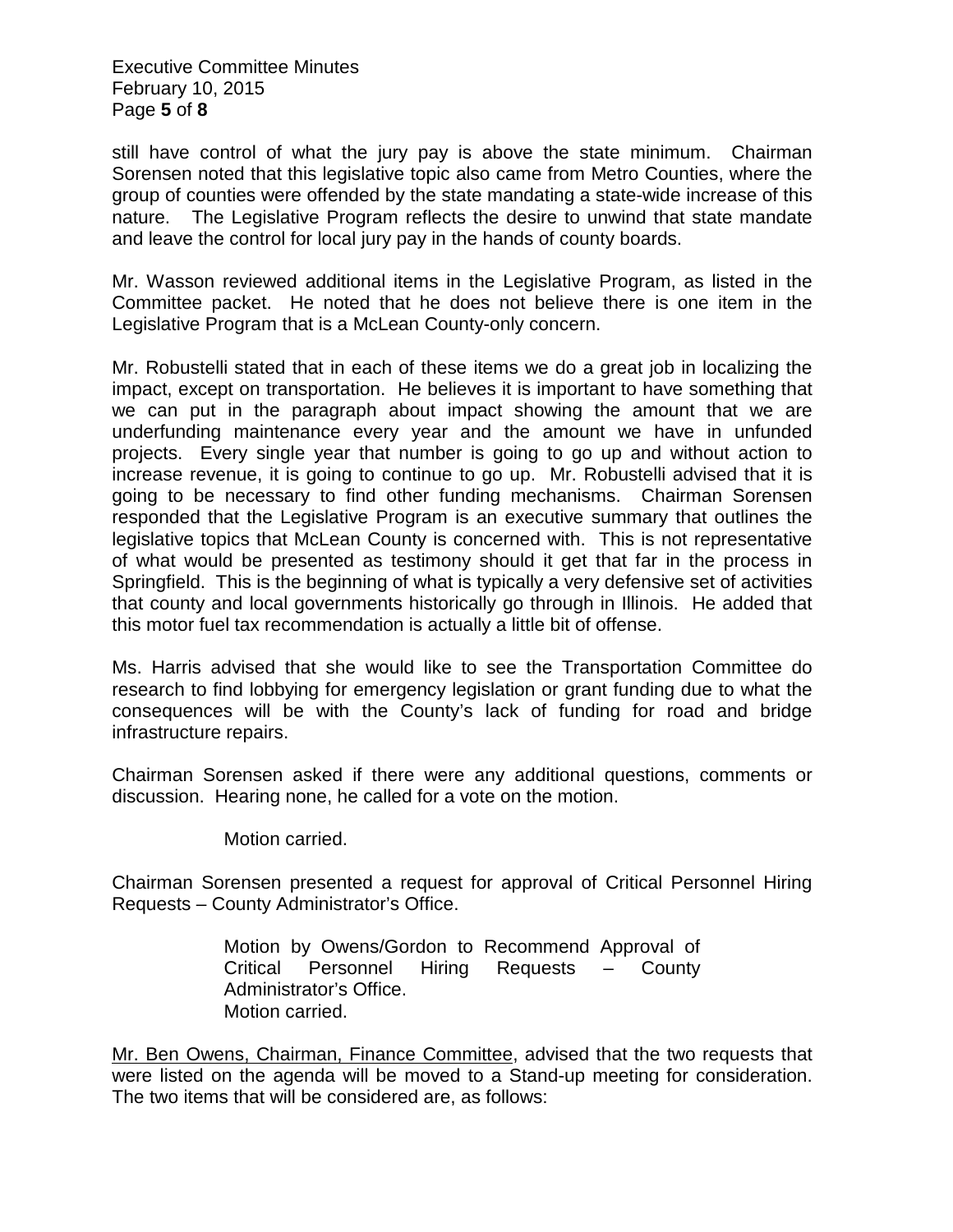- $\triangleright$  A request for approval of an Ordinance of the McLean County Board amending the 2014 Combined Annual Budget and Appropriation Ordinance – County Auditor;
- $\triangleright$  A request for approval of an Ordinance of the McLean County Board amending the 2015 Combined Annual Budget and Appropriation Ordinance – County Auditor.

Mr. Wasson explained that errors were identified in the documents that will be corrected by the County Auditor and brought to a Stand-up Committee meeting prior to the Board meeting.

Chairman Sorensen asked if there were any questions or comments. Hearing none, he thanked Mr. Owens.

Mr. George Gordon, Chairman, Land Use and Development Committee, advised that the Land Use and Development Committee brings no items for action to the Executive Committee.

Chairman Sorensen asked if there were any questions or comments. Hearing none, he thanked Mr. Gordon.

Mr. Jim Soeldner, Chairman, Transportation Committee advised that the Transportation Committee brings no items for action to the Executive Committee.

Chairman Sorensen asked if there were any questions or comments. Hearing none, he thanked Mr. Soeldner.

Mr. Paul Segobiano, Chairman, Property Committee, was unable to attend the meeting. Chairman Sorensen advised that the Property Committee had no items for action to the Executive Committee.

Mr. Robustelli asked for an update on the status of the Jail project.

Mr. Wasson advised that the Jail consultants have been working on a couple issues over the last 30 days, including staffing and operational assessments, which has taken longer than expected. He added that they have also been reviewing analysis of additional data that was provided by the Stevenson Center to the CJCC over the past 30 days. Because of that updated information, the Administrator's Office requested that they review the data and incorporate it into the document. Mr. Wasson stated that the staff is actively engaged with the consultants, and a meeting was held today to review a work product that was received over the weekend. He indicated that a meeting will be held with the consultants to review the work product next week.

Chairman Sorensen asked if there were any other questions or comments regarding the Property Committee. There were no questions.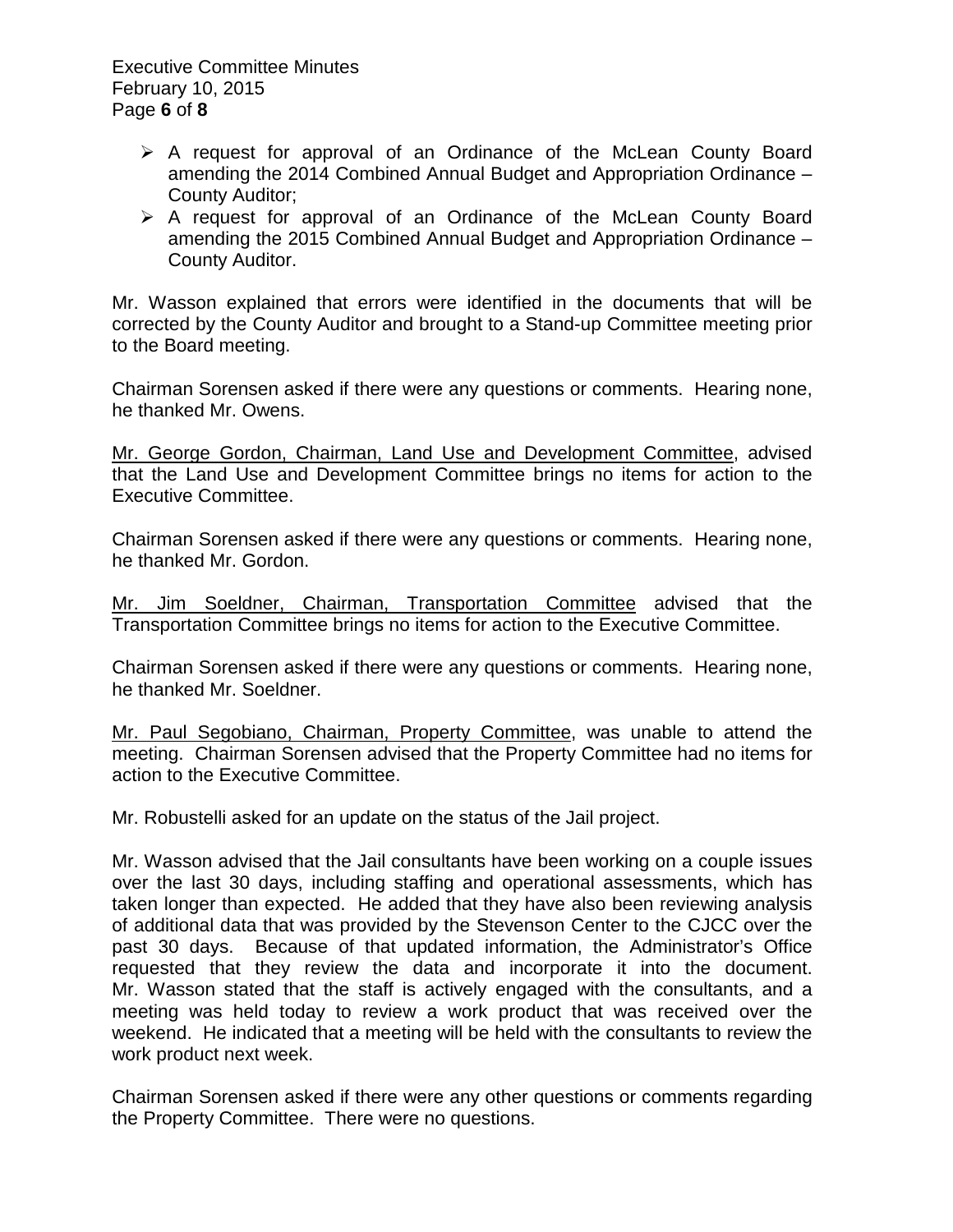Mr. Bill Caisley, Chairman, Justice Committee, presented a request for approval of an Emergency Appropriation Ordinance Amending the McLean County Fiscal Year 2015 Combined Annual Appropriation and Budget Ordinance, Fund 0001 General Fund, Court Services Department 0022 (Juvenile Justice Commission Grant) – Court Services. He explained that this is a State Fiscal Year grant that goes from July 1, 2014 to June  $30^{\circ}$  2015. This action would move the grant funds from the FY'2014 Budget to the FY'2015 Budget.

> Motion by Caisley/Soeldner to Recommend Approval of an Emergency Appropriation Ordinance Amending the McLean County Fiscal Year 2015 Combined Annual Appropriation and Budget Ordinance, Fund 0001 General Fund, Court Services Department 0022 (Juvenile Justice Commission Grant) – Court Services. Motion carried.

Chairman Sorensen asked if there were any questions or comments. Hearing none, he thanked Mr. Caisley.

Chairman Sorensen presented the January 31, 2015 bills and transfers as recommended and transmitted by the County Auditor for payment. The Fund Total is \$370,824.38 and the Prepaid Total is the same.